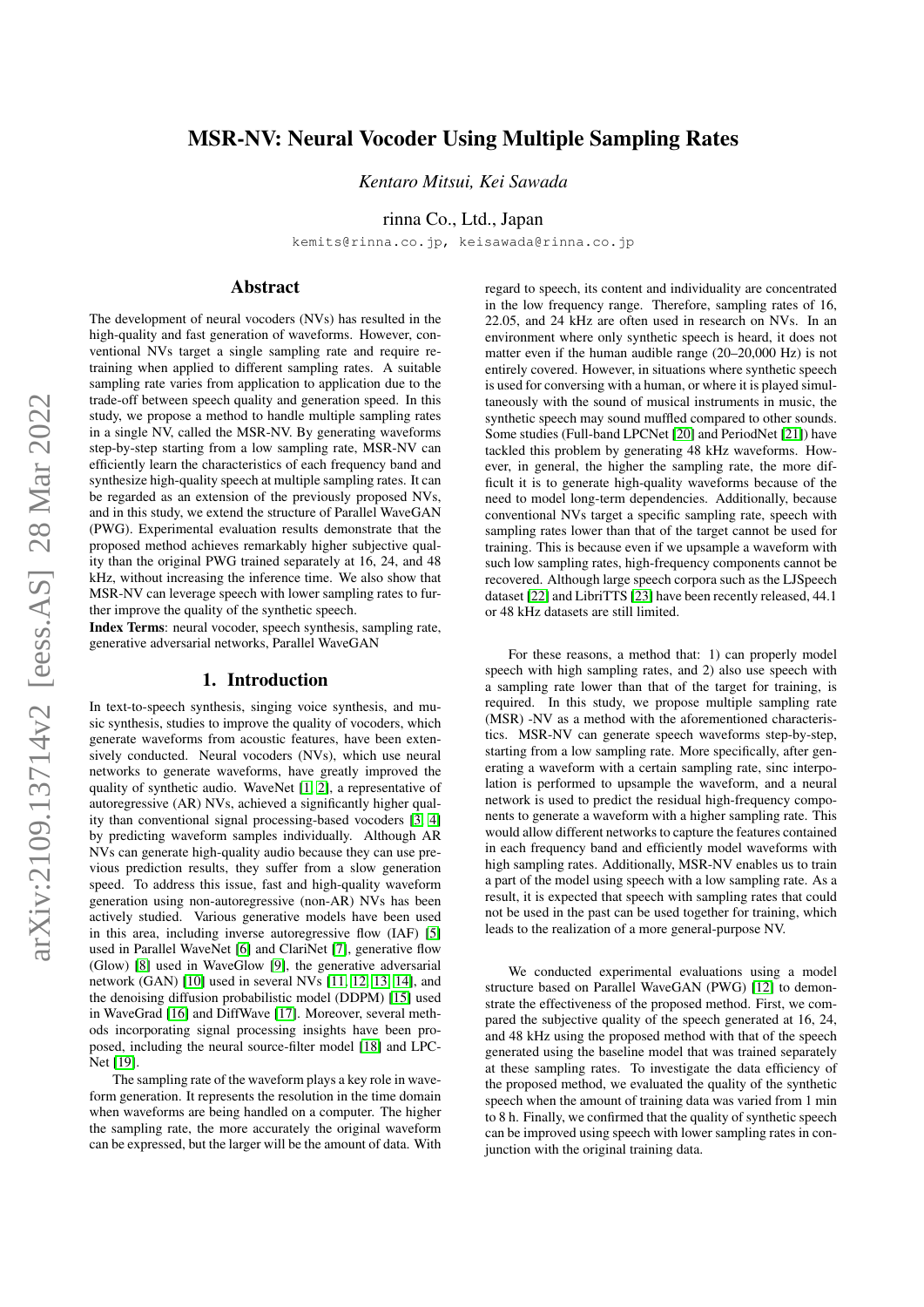<span id="page-1-0"></span>

Figure 1: *Algorithm of generating waveforms of multiple sampling rates step-by-step.*

### 2. Related works

Obtaining a high-resolution output is a common challenge not only for speech waveform generation, but also for image generation. Progressive growing GAN [\[24\]](#page-4-23) enables the generation of images with unprecedented  $1024 \times 1024$  pixels by the gradual addition of layers corresponding to higher resolutions. The later published StyleGAN [\[25\]](#page-4-24) enables the generation of highresolution images without changing the topology of the network by preparing layers for multiple resolutions in advance. Each layer of the network can represent features corresponding to different resolutions using these methods, which can handle multiple resolutions in a stepwise manner.

Several methods have been proposed for speech waveform generation to handle multiple sampling rates. MelGAN [\[11\]](#page-4-10) and HiFi-GAN [\[14\]](#page-4-13) are methods that can predict waveform by repeatedly upsampling and transforming features. HiFi-GAN achieves a quality comparable to natural speech at 22.05 kHz. VocGAN [\[13\]](#page-4-12) has a generator similar to that of Mel-GAN, but generates and evaluates waveforms with  $\times 1/n$  ( $n =$ 2, 4, 8, 16) sampling rates. However, while the proposed method directly upsamples the waveform and predicts the residual high-frequency components, VocGAN upsamples the features; thus, when a waveform is viewed at multiple sampling rates, the residual structure is not explicitly used. Additionally, when a high sampling rate (e.g., 44.1, 48 kHz) that covers the entire human audible range is targeted, it is difficult to use speech data with lower sampling rates (e.g., 16, 22.05 kHz) for training. Even if we upsample them, high-frequency components cannot be recovered.

### 3. MSR-NV

#### <span id="page-1-1"></span>3.1. Sequential waveform generation of multiple sampling rates

In this section, we describe the procedure for generating speech waveforms at multiple sampling rates using the proposed method. Let  $f_1 < \cdots < f_i < \cdots < f_I$  be the sequence of the sampling rates to be generated.

First, we consider  $i \geq 2$ , where we predict the waveform  $x_i$ with a sampling rate  $f_i$  from waveform  $x_{i-1}$  with a sampling rate  $f_{i-1}$ . From the linearity of the Fourier transform,  $x_i$  can be expressed as the sum of a waveform  $\mathbf{x}_i^{\text{low}}$  with a component at frequency  $[0, f_{i-1}/2]$  and a waveform  $\mathbf{x}_i^{\text{high}}$  with a component at frequency  $[f_{i-1}/2, f_i/2]$ . Therefore, by repeating the

<span id="page-1-2"></span>

Figure 2: *Parallel WaveGAN-based model structure extended using the proposed method.*

following procedure, we can sequentially generate a waveform with a higher sampling rate starting from a low sampling rate:

- 1. Upsample  $\mathbf{x}_{i-1}$  to sampling rate  $f_i$  to approximate  $\mathbf{x}_i^{\text{low}}$
- 2. Based on the upsampled waveform  $x_i^{\text{low}}$  and the conditioning feature  $\mathbf{h}_i$ , predict  $\mathbf{x}_i^{\text{high}} = \phi_i(\mathbf{x}_i^{\text{low}}, \mathbf{h}_i)$  using a neural network  $\phi_i$
- 3. Calculate the sum of 1 and 2:  $\mathbf{x}_i = \mathbf{x}_i^{\text{low}} + \mathbf{x}_i^{\text{high}}$

The module that performs the abovementioned procedure is referred to as Generator  $G_i$ . Fig. [1](#page-1-0) illustrates these steps. Regarding step 1, transposed convolution is often used for upsampling in NVs [\[11,](#page-4-10) [13,](#page-4-12) [14\]](#page-4-13). However, this requires that  $f_i$  is divisible by  $f_{i-1}$  and may include high-frequency components in the range  $[f_{i-1}/2, f_i/2]$  that were not included before upsampling. For these reasons, the proposed method uses upsampling based on sinc interpolation.

Then, we consider the case where  $i = 1$ . When generating the waveform  $x_1$  of the lowest sampling rate  $f_1$ , the previous waveform  $x_0$  does not exist. Thus, the function  $\phi_1$  predicts  $\mathbf{x}_1 = \phi_1(\mathbf{h}_1)$  with only the conditioning feature  $\mathbf{h}_1$  as the input. In the proposed method,  $f_1$  can be set arbitrarily. According to Oura et al. [\[26\]](#page-4-25) and Hono et al. [\[21\]](#page-4-20), a sinusoidal input corresponding to the fundamental frequency of speech is effective in predicting the periodic component of speech. Therefore, we set  $f_1$  such that the fundamental frequency is included in [0,  $f_1/2$ ] to make  $x_1$  similar to the sine wave corresponding to the fundamental frequency. We expect that  $x_1$  will facilitate waveform generation in the subsequent stages.

#### <span id="page-1-3"></span>3.2. Model details

The proposed method described in section [3.1](#page-1-1) can be applied to NVs of various structures and enables training at high sampling rates, which is difficult with conventional NVs. In the case of  $I = 1$ , the model structure matches that of a conventional NV, and in the case of  $I > 1$ , it can be regarded as an extension using the proposed method. We used a model structure based on PWG [\[12\]](#page-4-11). Although PWG has undergone several improvements since it was first introduced [\[27,](#page-4-26) [28,](#page-4-27) [29,](#page-4-28) [30,](#page-4-29) [31\]](#page-4-30), we used the original PWG to verify the effectiveness of the proposed method with the simplest model structure. A conceptual model is depicted in Fig. [2.](#page-1-2) As the function  $\phi_i$  described in section [3.1,](#page-1-1) we use the same structure as the generator of PWG, that is, a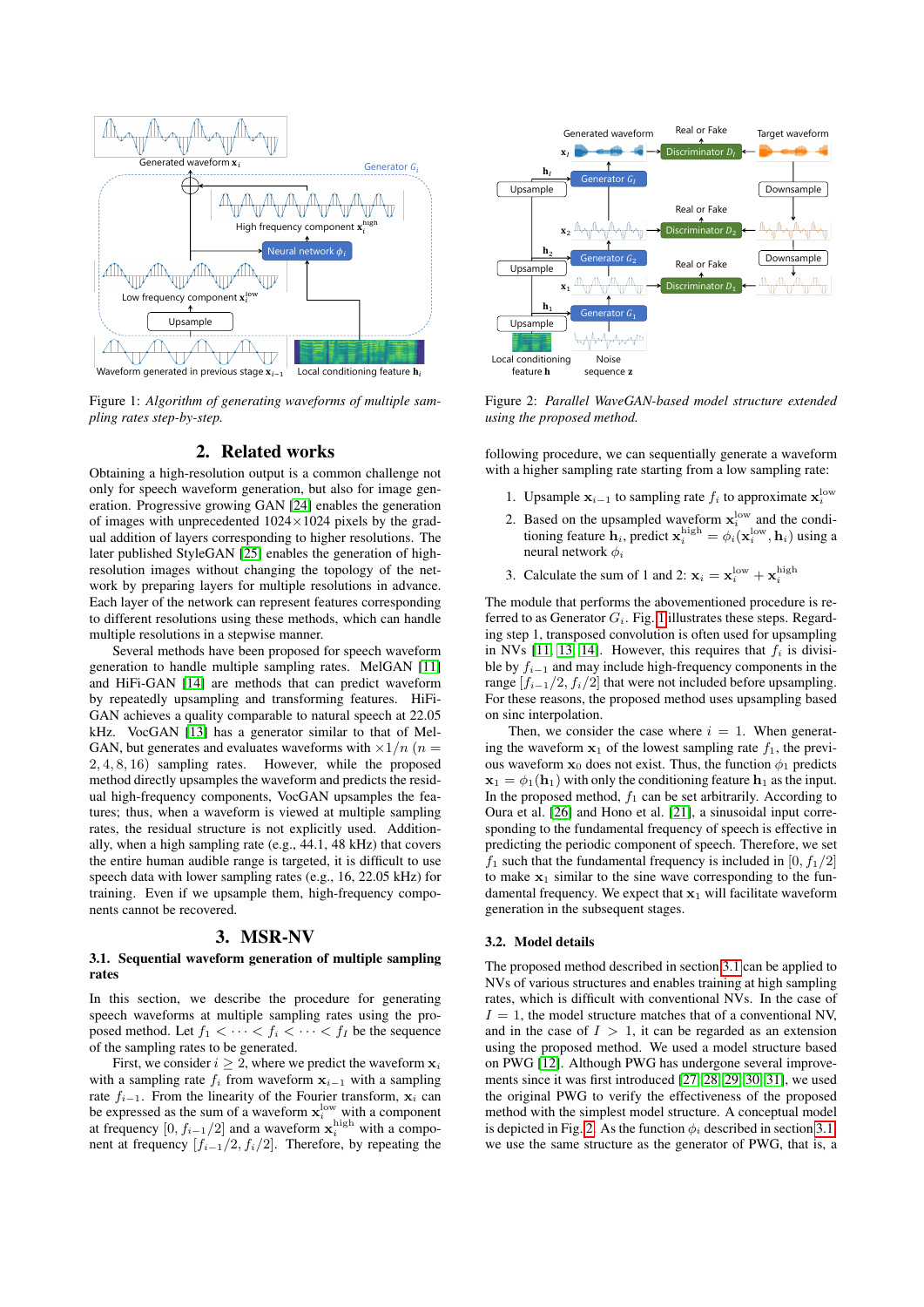non-causal WaveNet. To predict  $\mathbf{x}_i^{\text{high}} = \phi_i(\mathbf{x}_i^{\text{low}}, \mathbf{h}_i)$  with a WaveNet-based structure, we must match the temporal resolution of  $\mathbf{x}_i^{\mathrm{low}}$  and  $\mathbf{h}_i$ . Thus, we obtain  $\mathbf{h}_i$  by properly upsampling the original conditioning feature h with sinc interpolation. In the case of  $i = 1$ , we follow PWG and predict  $x_1 = \phi_1(z, h_1)$ using white noise z as input, in addition to the conditioning feature  $h_1$ .

The proposed method generates I waveforms from  $x_1$  to  $x_I$ . Therefore, we use *I* discriminators  $\{D_i\}_{i=1}^I$  to identify whether the corresponding waveform is real or fake. All the discriminators have identical structure to that of PWG. A multiscale discriminator (MSD) [\[32\]](#page-4-31) has also been proposed as a structure to identify downsampled waveforms. However, MSD may lose high-frequency components owing to low-pass processing associated with average pooling. Thus, we downsampled the natural speech in advance using an anti-aliasing filter and sinc interpolation, and used it as a target at each sampling rate

For each sampling rate  $f_i$ , we add multi-resolution short time Fourier transform (MR-STFT) loss  $\mathcal{L}_{aux}(G_i)$  to adversarial loss  $\mathcal{L}_{\text{adv}}(G_i, D_i)$  weighted by  $\lambda_{\text{adv}}$ , and use the sum of these as the loss function  $\mathcal{L}_G(G, D)$  for the entire generator. For the discriminator, we use the sum of the losses  $\mathcal{L}_{D_i}(G_i, D_i)$  for the discrimination results of  $D_i$  as the loss function  $\mathcal{L}_D(G, D)$  for the entire discriminator. The above can be expressed as follows:

$$
\mathcal{L}_G(G, D) = \sum_{i=1}^{I} \{ \mathcal{L}_{\text{aux}}(G_i) + \lambda_{\text{adv}} \mathcal{L}_{\text{adv}}(G_i, D_i) \} \quad (1)
$$

$$
\mathcal{L}_D(G, D) = \sum_{i=1}^I \mathcal{L}_{D_i}(G_i, D_i)
$$
 (2)

When we use speech with a sampling rate  $f_J$  ( $J < I$ ) lower than  $f_I$  for training, we can train a part of the network by changing the range of summation in Eqs. [\(1\)](#page-2-0) and [\(2\)](#page-2-1) from  $i = 1, \ldots, I$  to  $i = 1, \ldots, J$ .

### 4. Experiments

#### 4.1. Experimental conditions

Experiments were conducted in two settings: single-speaker and multi-speaker. In the single-speaker experiment, a total of 14,375 utterances (approximately 8 h) uttered in a normal speaking style by a female Japanese speaker were used. For the development and evaluation sets, respectively, 300 utterances were randomly selected, and the remaining 13,775 utterances were used as the training set. In the multi-speaker experiment, a total of 31,936 utterances (approximately 25 h) by 26 Japanese speakers (18 female and 8 male), including three speaking styles (normal, happy, and sad) were used. A total of 520 utterances, 20 from each speaker, were used for the development and evaluation sets, respectively, and the remaining 30,896 utterances were used for the training set. All the experiments were conducted using 48 kHz/16 bit speech signals. They were trimmed so that the silent interval before and after the speech was approximately 200 ms. Eighty-dimensional log mel spectrograms with bands in the range 80–7,600 Hz were used as the conditioning feature h described in section [3.2.](#page-1-3) They were extracted with a frame and window length of 2,048 points (approximately 42.7 ms) and a frame shift of 240 points (5 ms) and were normalized to zero mean and unit variance.

The sampling rates handled using the proposed method were set to  $I = 7$  and  $\{f_i\}_{i=1}^7 = \{1, 2, 4, 8, 16, 24, 48\}$  kHz.  $f_1$  was set to 1 kHz so that the fundamental frequency would be

<span id="page-2-4"></span>Table 1: *Results of MOS evaluation on closeness to recorded speech quality with 95% confidence intervals.*

| Dataset    | Ref             | <b>PWG</b>      | <b>MSR-PWG</b>  |
|------------|-----------------|-----------------|-----------------|
| single/16k | $2.48 \pm 0.16$ | $1.50 \pm 0.11$ | $2.26 \pm 0.14$ |
| single/24k | $3.97 \pm 0.15$ | $2.21 \pm 0.15$ | $3.47 \pm 0.15$ |
| single/48k | $4.43 \pm 0.14$ | $1.95 \pm 0.15$ | $3.80 \pm 0.16$ |
| multi/16k  | $3.11 + 0.14$   | $2.41 + 0.13$   | $2.35 \pm 0.12$ |
| multi/24k  | $4.25 \pm 0.13$ | $2.50 \pm 0.15$ | $3.06 \pm 0.15$ |
| multi/48k  | $4.55 \pm 0.10$ | $1.84 \pm 0.12$ | $3.29 \pm 0.15$ |

included in  $[0, f_1/2]$  in most of the frames. Hereafter, we denote the experimental conditions for generating 48 kHz speech using the proposed method as **MSR-PWG-48k**. All  $\{\phi_i\}_{i=1}^7$ have identical structures of a ten-layer, one-stack non-causal WaveNet with dilation set to  $1, 2, 4, \ldots, 512$ . Following the experimental conditions of PWG, the number of channels for the residential block and skip connection was set to 64, and the size of the convolutional filter was set to three. Upsampling of waveforms and conditioning features was conducted in a differentiable manner using torchaudio [\[33\]](#page-4-32). All discriminators were constructed with the same structure as that of the PWG, that is, ten-layer non-causal dilated convolutions with a leaky ReLU activation function ( $\alpha = 0.2$ ).

<span id="page-2-1"></span><span id="page-2-0"></span>The parameters of the MR-STFT loss were set to different values for each sampling rate. For  $f_7 = 48$  kHz, we set the frame length to {2048, 4096, 1024} points, the window length to {1200, 2400, 480} points, and the frame shift to  $\{240, 480, 100\}$  points. For  $\{f_i\}_{i=1}^6$ , these parameters were multiplied by  $f_i/f_7$ . The weight of adversarial loss  $\lambda_{\text{adv}}$  was set to 1.0. A mini-batch was constructed by randomly clipping speech (0.5 s) from eight utterances for each training step. Training was conducted for 400,000 steps using RAdam optimizer ( $\epsilon = 10^{-6}$ ). Only the generators were optimized in the first 200,000 steps, and the generators and discriminators were jointly optimized in the following 200,000 steps. The initial learning rates were set to  $10^{-3}$  for both the generator and discriminator, and they were reduced by a factor of 0.5, after 300,000 steps of training.

As baseline models, we trained the original PWG with 16, 24, and 48 kHz speech waveforms, respectively (hereinafter referred to as  $PWG - {16,24,48}k$  $PWG - {16,24,48}k$  $PWG - {16,24,48}k$ <sup>1</sup>. To extract log mel spectrograms, the frame and window lengths were set to 512, 1,024, and 2,048 points for PWG-16k, PWG-24k, and PWG-48k, respectively. The frame shift was set to 5 ms for all settings. For PWG-16k and PWG-24k, the parameters of the MR-STFT loss are the same as in the previous study [\[12\]](#page-4-11), and they were doubled for PWG-48k.

#### 4.2. Evaluation

### <span id="page-2-5"></span>*4.2.1. Comparison to baseline in terms of quality and speed*

A mean opinion score (MOS) test was conducted to evaluate the subjective quality of synthetic speech. In both of the singlespeaker and multi-speaker experiments, each rater evaluated ten sets of 9 speech samples, for a total of 90 samples, where each set consisted of a combination of three sampling rates (16 kHz, 24 kHz, and 48 kHz) and three methods (reference: Ref, conventional method:  $PWG$ , and proposed method:  $MSR-PWG$ <sup>[2](#page-2-3)</sup>

<span id="page-2-2"></span><sup>1</sup>[https://github.com/kan-bayashi/](https://github.com/kan-bayashi/ParallelWaveGAN)

[ParallelWaveGAN](https://github.com/kan-bayashi/ParallelWaveGAN) was used.

<span id="page-2-3"></span><sup>&</sup>lt;sup>2</sup>Speech samples are available at the following URL: [https://](https://rinnakk.github.io/research/publications/MSR-NV) [rinnakk.github.io/research/publications/MSR-NV](https://rinnakk.github.io/research/publications/MSR-NV).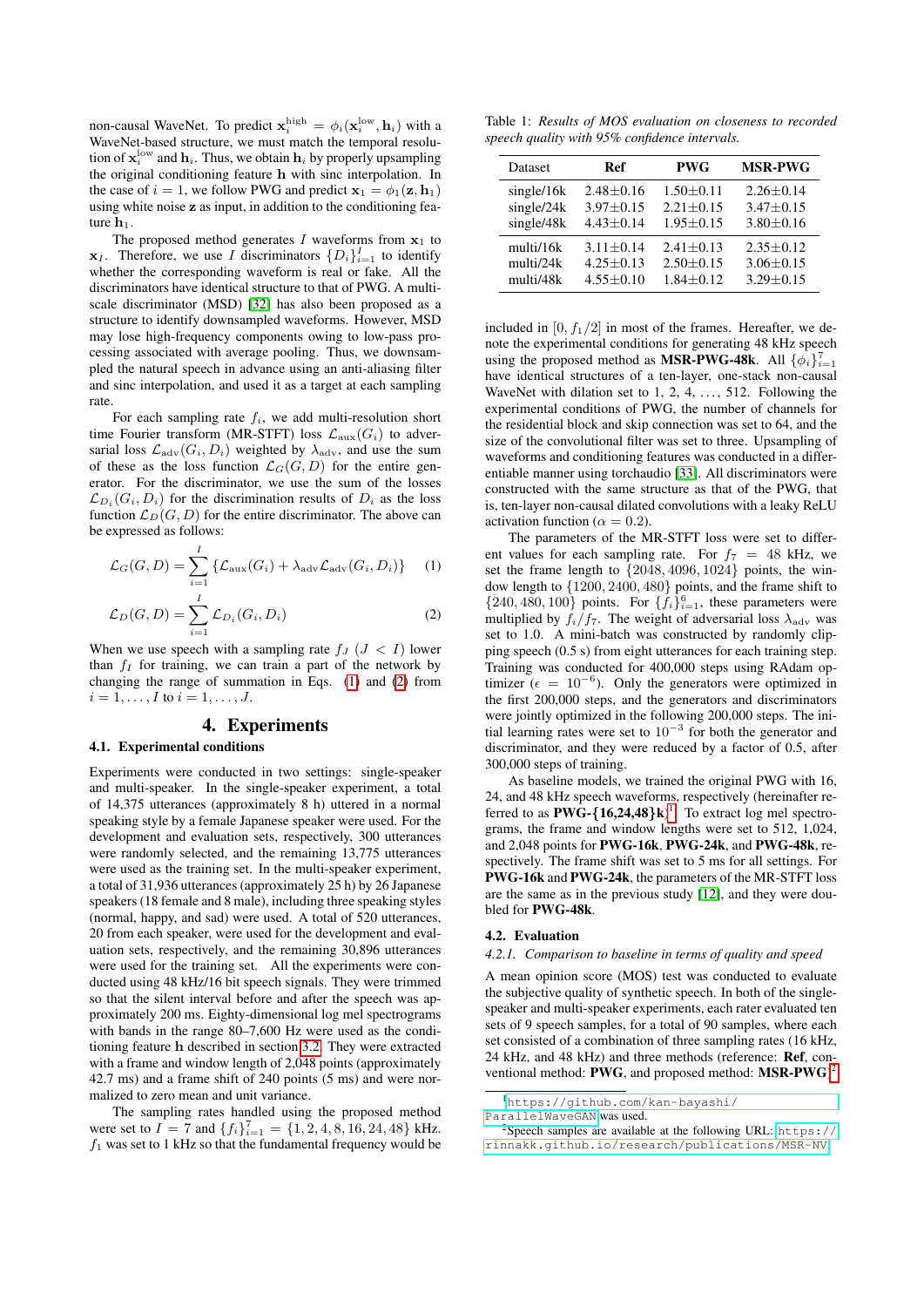<span id="page-3-0"></span>Table 2: *Real-time factor of inference averaged over 300 utterances.*

| Method         | 16 kHz | 24 kHz | 48 kHz |
|----------------|--------|--------|--------|
| <b>PWG</b>     | 0.027  | 0.039  | 0.074  |
| <b>MSR-PWG</b> | 0.027  | 0.042  | 0.068  |

Speech samples were evaluated in terms of closeness to the quality of the 48 kHz reference samples using a five-point scale from 1 (very far) to 5 (very close). The raters should be able to distinguish between 16, 24, and 48 kHz speech samples; however, depending on the playback equipment and the subject's hearing, it may not be possible to distinguish between these different sampling rates. Thus, we conducted an internal preliminary test and asked twenty raters who were able to distinguish between them to participate in the evaluation.

The results are presented in Table [1.](#page-2-4) Note that the scores of PWG are lower than those of the original paper [\[12\]](#page-4-11) owing to the differences in the experimental condition and evaluation criterion. In the single-speaker experiment, MSR-PWG achieved higher scores than PWG at any sampling rate. The score of PWG-48k was lower than that of PWG-24k, even though it was closer to the reference speech in terms of the sampling rate. This is because PWG had difficulty generating waveforms with a high sampling rate, resulting in quality degradation. However, MSR-PWG achieved a high score even at 48 kHz, which verifies the effectiveness of stepwise waveform generation starting from a low sampling rate. In the multi-speaker setting, the scores of MSR-PWG were comparable to PWG at 16 kHz and significantly higher at 24 kHz and 48 kHz. However, there was a gap between the scores of Ref and those of MSR-PWG. In particular, the speech quality was degraded for male speakers, whose amount of data was relatively small in this experiment. Improving the performance of multi-speaker multi-style modeling is a future challenge for the proposed method.

In terms of model size, the numbers of parameters were 1.44M for PWG and 3.06M for MSR-PWG. When we expanded PWG to 70 layers to align the number of its parameters with **MSR-PWG**, the training and inference time increased significantly without any quality improvement. Thus, we conclude that not the increased number of parameters but the proposed structure improved the speech quality.

We also measured the training and inference speed of the baseline and proposed methods using NVIDIA Tesla P40. The training required 103 h for PWG-16k, 153 h for PWG-24k, 252 h for PWG-48k, and 132 h for MSR-PWG. Although the proposed method handled up to 48 kHz waveform generation, it achieved high-quality synthesis with a training time shorter than that of PWG-24k. For inference, the real-time factor (RTF), which is the time required to generate a waveform in one second, was measured, and the results obtained are presented in Table [2.](#page-3-0) Although the generator of the proposed method consists of 70 layers, compared to 30 in the baseline, the inference time did not show an increase. This is because the input length is proportional to  $f_i$ , which is especially short in the early stages of the model, and the computational cost is reduced.

#### *4.2.2. Training data amount and synthesis quality*

Six models were trained with single-speaker data of 1, 3, 5, 10, 30 min, and 8 h (full data). The quality of the 48 kHz synthetic speech was evaluated using the MOS test in the same manner as in section [4.2.1.](#page-2-5) The results are presented in Table [3.](#page-3-1) Although

<span id="page-3-1"></span>Table 3: *Comparison of MOS for various training data amount with 95% confidence intervals.*

| Training data amount | <b>MOS</b>      |
|----------------------|-----------------|
| 1 min                | $1.49 \pm 0.13$ |
| 3 min                | $3.07 \pm 0.15$ |
| $5 \text{ min}$      | $3.43 + 0.16$   |
| $10 \text{ min}$     | $3.50 + 0.15$   |
| $30 \text{ min}$     | $3.55 \pm 0.16$ |
| 8 h (full data)      | $3.75 + 0.16$   |

<span id="page-3-2"></span>Table 4: *Comparison of MOS for different training sets with 95% confidence intervals.*

| Training set                                | MOS                                             |
|---------------------------------------------|-------------------------------------------------|
| 1 <sub>min</sub><br>$3\times 1$ min<br>3min | $1.76 + 0.14$<br>$2.67 + 0.15$<br>$3.32 + 0.17$ |
|                                             |                                                 |

the score was significantly low when the amount of training data was only 1 min, it greatly improved when 5 min of training data was used. This result indicates that the proposed method can generate speech of adequate quality even with 5 min of training data.

#### *4.2.3. Use of speech data with low sampling rates*

We investigated whether the quality could be improved using 16 and 24 kHz speech for training when there is little 48 kHz speech available. The following three conditions were evaluated in the single-speaker setting using the MOS test similarly to section [4.2.1:](#page-2-5) 1min: 1 min of 48 kHz speech was used for training,  $3 \times 1$ min: 1 min of different 16, 24, and 48 kHz speech, for 3 min, was used for training, and 3min: 3 min of 48 kHz speech was used for training. The results are presented in Ta-ble [4.](#page-3-2)  $3 \times 1$ min showed a significantly higher score than 1min, confirming that the quality of synthetic speech can be improved using speech with a lower sampling rate for training. However, because 16 and 24 kHz speech do not contain any components above 8 and 12 kHz, respectively, only a part of the network can be trained with these data. Therefore, the score of  $3\times1$  min was lower than that of 3 min, which was trained using the same amount of 48 kHz speech.

### 5. Conclusions

In this study, we proposed MSR-NV, a method to handle multiple sampling rates using a single neural vocoder. Experimental evaluations using a PWG-based structure demonstrated that the proposed method could generate high-quality waveforms at multiple sampling rates, including 48 kHz, while maintaining a fast generation speed. We also demonstrated the data efficiency of the proposed method by varying the training data amount and evaluating the speech quality. In addition, we could improve speech quality using 16 and 24 kHz speech when the amount of 48 kHz speech was limited. The proposed MSR-NV eliminates the need to re-train the model for different sampling rates, which broadens the range of applications.

Future work includes verifying the effectiveness of the proposed method when model structures other than PWG are used. It is also necessary to improve the speech quality for multiple speakers and speaking styles to realize a more versatile vocoder.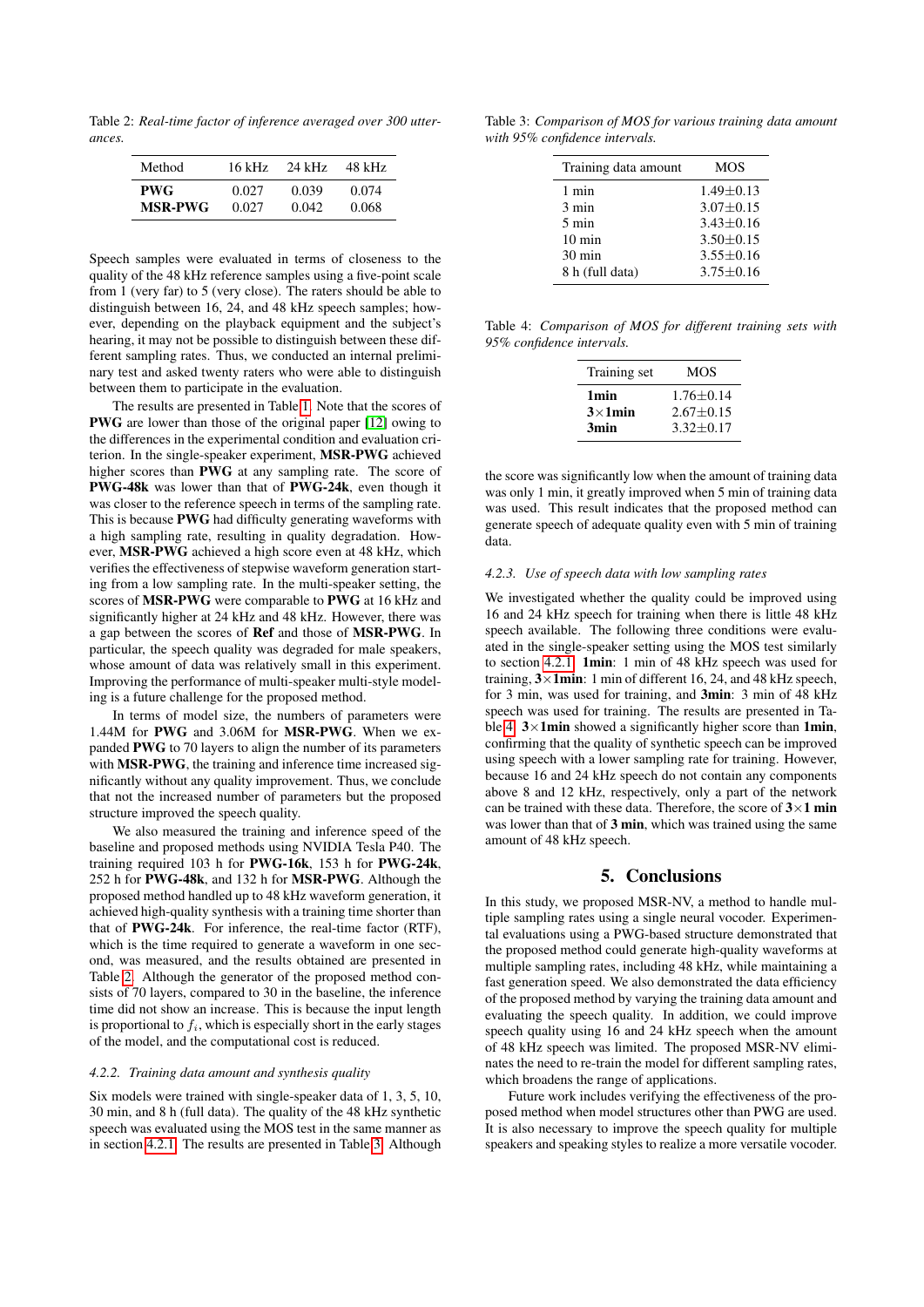### 6. References

- <span id="page-4-0"></span>[1] A. v. d. Oord, S. Dieleman, H. Zen, K. Simonyan, O. Vinyals, A. Graves, N. Kalchbrenner, A. Senior, and K. Kavukcuoglu, "WaveNet: A generative model for raw audio," *arXiv preprint arXiv:1609.03499*, Sep. 2016.
- <span id="page-4-1"></span>[2] A. Tamamori, T. Hayashi, K. Kobayashi, K. Takeda, and T. Toda, "Speaker-dependent WaveNet vocoder," in *Proc. INTER-SPEECH*, Stockholm, Sweden, Aug. 2017, pp. 1118–1122.
- <span id="page-4-2"></span>[3] H. Kawahara, M. Morise, T. Takahashi, R. Nisimura, T. Irino, and H. Banno, "Tandem-STRAIGHT: A temporally stable power spectral representation for periodic signals and applications to interference-free spectrum, f0, and aperiodicity estimation," in *Proc. ICASSP*, Las Vegas, U.S.A., Apr. 2008, pp. 3933–3936.
- <span id="page-4-3"></span>[4] M. Morise, F. Yokomori, and K. Ozawa, "WORLD: a vocoderbased high-quality speech synthesis system for real-time applications," *IEICE Transactions on Information and Systems*, vol. 99, no. 7, pp. 1877–1884, Jul. 2016.
- <span id="page-4-4"></span>[5] D. P. Kingma, T. Salimans, R. Jozefowicz, X. Chen, I. Sutskever, and M. Welling, "Improved variational inference with inverse autoregressive flow," in *Proc. NIPS*, vol. 29, Barcelona, Spain, Dec. 2016, pp. 4743–4751.
- <span id="page-4-5"></span>[6] A. Oord, Y. Li, I. Babuschkin, K. Simonyan, O. Vinyals, K. Kavukcuoglu *et al.*, "Parallel WaveNet: Fast high-fidelity speech synthesis," in *Proc. ICML*, Stockholm, Sweden, Jul. 2018, pp. 3918–3926.
- <span id="page-4-6"></span>[7] W. Ping, K. Peng, and J. Chen, "Clarinet: Parallel wave generation in end-to-end text-to-speech," in *Proc. ICLR*, New Orleans, U.S.A., May 2019.
- <span id="page-4-7"></span>[8] D. P. Kingma and P. Dhariwal, "Glow: Generative flow with invertible 1x1 convolutions," in *Proc. NeurIPS*, vol. 31, Barcelona, Spain, Dec. 2018, pp. 10 236–10 245.
- <span id="page-4-8"></span>[9] R. Prenger, R. Valle, and B. Catanzaro, "WaveGlow: A flowbased generative network for speech synthesis," in *Proc. ICASSP*, Brighton, U.K., May 2019, pp. 3617–3621.
- <span id="page-4-9"></span>[10] I. Goodfellow, J. Pouget-Abadie, M. Mirza, B. Xu, D. Warde-Farley, S. Ozair, A. Courville, and Y. Bengio, "Generative adversarial nets," in *Proc. NIPS*, vol. 27, Montreal, Canada, Dec. 2014, pp. 2672–2680.
- <span id="page-4-10"></span>[11] K. Kumar, R. Kumar, T. de Boissiere, L. Gestin, W. Z. Teoh, J. Sotelo, A. de Brebisson, Y. Bengio, and A. Courville, "Mel- ´ GAN: Generative adversarial networks for conditional waveform synthesis," in *Proc. NeurIPS*, vol. 32, Vancouver, Canada, Dec. 2019, pp. 14 881–14 892.
- <span id="page-4-11"></span>[12] R. Yamamoto, E. Song, and J.-M. Kim, "Parallel WaveGAN: A fast waveform generation model based on generative adversarial networks with multi-resolution spectrogram," in *Proc. ICASSP*, online, May 2020, pp. 6199–6203.
- <span id="page-4-12"></span>[13] J. Yang, J. Lee, Y. Kim, H. Cho, and I. Kim, "VocGAN: A highfidelity real-time vocoder with a hierarchically-nested adversarial network," in *Proc. INTERSPEECH*, online, Oct. 2020, pp. 200– 204.
- <span id="page-4-13"></span>[14] J. Kong, J. Kim, and J. Bae, "HiFi-GAN: Generative adversarial networks for efficient and high fidelity speech synthesis," in *Proc. NeurIPS*, vol. 33, online, Dec. 2020, pp. 17 022–17 033.
- <span id="page-4-14"></span>[15] J. Ho, A. Jain, and P. Abbeel, "Denoising diffusion probabilistic models," in *Proc. NeurIPS*, vol. 33, online, Dec. 2020, pp. 6840– 6851.
- <span id="page-4-15"></span>[16] N. Chen, Y. Zhang, H. Zen, R. J. Weiss, M. Norouzi, and W. Chan, "WaveGrad: Estimating gradients for waveform generation," in *Proc. ICLR*, online, May 2021.
- <span id="page-4-16"></span>[17] Z. Kong, W. Ping, J. Huang, K. Zhao, and B. Catanzaro, "DiffWave: A versatile diffusion model for audio synthesis," in *Proc. ICLR*, online, May 2021.
- <span id="page-4-17"></span>[18] X. Wang, S. Takaki, and J. Yamagishi, "Neural source-filter waveform models for statistical parametric speech synthesis," *IEEE/ACM Transactions on Audio, Speech, and Language Processing*, vol. 28, pp. 402–415, Nov. 2019.
- <span id="page-4-18"></span>[19] J.-M. Valin and J. Skoglund, "LPCNet: Improving neural speech synthesis through linear prediction," in *Proc. ICASSP*, Brighton, U.K., May 2019, pp. 5891–5895.
- <span id="page-4-19"></span>[20] K. Matsubara, T. Okamoto, R. Takashima, T. Takiguchi, T. Toda, Y. Shiga, and H. Kawai, "Full-Band LPCNet: A real-time neural vocoder for 48 kHz audio with a CPU," *IEEE Access*, vol. 9, pp. 94 923–94 933, Jun. 2021.
- <span id="page-4-20"></span>[21] Y. Hono, S. Takaki, K. Hashimoto, K. Oura, Y. Nankaku, and K. Tokuda, "PeriodNet: A non-autoregressive waveform generation model with a structure separating periodic and aperiodic components," in *Proc. ICASSP*, online, Jun. 2021, pp. 6049–6053.
- <span id="page-4-21"></span>[22] K. Ito and L. Johnson, "The LJ Speech Dataset," [https://keithito.](https://keithito.com/LJ-Speech-Dataset/) [com/LJ-Speech-Dataset/,](https://keithito.com/LJ-Speech-Dataset/) 2017.
- <span id="page-4-22"></span>[23] H. Zen, V. Dang, R. Clark, Y. Zhang, R. J. Weiss, Y. Jia, Z. Chen, and Y. Wu, "LibriTTS: A corpus derived from LibriSpeech for text-to-speech," in *Proc. INTERSPEECH*, Graz, Austlia, Sep. 2019, pp. 1526–1530.
- <span id="page-4-23"></span>[24] T. Karras, T. Aila, S. Laine, and J. Lehtinen, "Progressive growing of GANs for improved quality, stability, and variation," in *Proc. ICLR*, Vancouver, Canada, May 2018.
- <span id="page-4-24"></span>[25] T. Karras, S. Laine, and T. Aila, "A style-based generator architecture for generative adversarial networks," in *Proc. CVPR*, California, U.S.A., Jun. 2019, pp. 4401–4410.
- <span id="page-4-25"></span>[26] K. Oura, K. Nakamura, K. Hashimoto, Y. Nankaku, and K. Tokuda, "Deep neural network based real-time speech vocoder with periodic and aperiodic inputs," in *Proc. SSW10*, vol. 32, Vienna, Austria, Sep. 2019, pp. 13–18.
- <span id="page-4-26"></span>[27] Y.-C. Wu, T. Hayashi, T. Okamoto, H. Kawai, and T. Toda, "Quasi-periodic Parallel WaveGAN: A non-autoregressive raw waveform generative model with pitch-dependent dilated convolution neural network," *IEEE/ACM Transactions on Audio, Speech, and Language Processing*, vol. 29, pp. 792–806, Jan. 2021.
- <span id="page-4-27"></span>[28] E. Song, R. Yamamoto, M.-J. Hwang, J.-S. Kim, O. Kwon, and J.- M. Kim, "Improved Parallel WaveGAN vocoder with perceptually weighted spectrogram loss," in *Proc. SLT*, online, Jan. 2021, pp. 470–476.
- <span id="page-4-28"></span>[29] R. Yamamoto, E. Song, M.-J. Hwang, and J.-M. Kim, "Parallel waveform synthesis based on generative adversarial networks with voicing-aware conditional discriminators," in *Proc. ICASSP*, online, Jun. 2021, pp. 6039–6043.
- <span id="page-4-29"></span>[30] K. Mizuta, T. Koriyama, and H. Saruwatari, "Harmonic Wave-GAN: GAN-based speech waveform generation model with harmonic structure discriminator," in *Proc. INTERSPEECH*, online, Sep. 2021, pp. 2192–2196.
- <span id="page-4-30"></span>[31] M.-J. Hwang, R. Yamamoto, E. Song, and J.-M. Kim, "Highfidelity Parallel WaveGAN with multi-band harmonic-plus-noise model," in *Proc. INTERSPEECH*, online, Sep. 2021, pp. 2227– 2231.
- <span id="page-4-31"></span>[32] T.-C. Wang, M.-Y. Liu, J.-Y. Zhu, A. Tao, J. Kautz, and B. Catanzaro, "High-resolution image synthesis and semantic manipulation with conditional GANs," in *Proc. CVPR*, Salt Lake City, U.S.A., Jun. 2018, pp. 8798–8807.
- <span id="page-4-32"></span>[33] Y.-Y. Yang, M. Hira, Z. Ni, A. Chourdia, A. Astafurov, C. Chen, C.-F. Yeh, C. Puhrsch, D. Pollack, D. Genzel *et al.*, "TorchAudio: Building blocks for audio and speech processing," *arXiv preprint arXiv:2110.15018*, Oct. 2021.